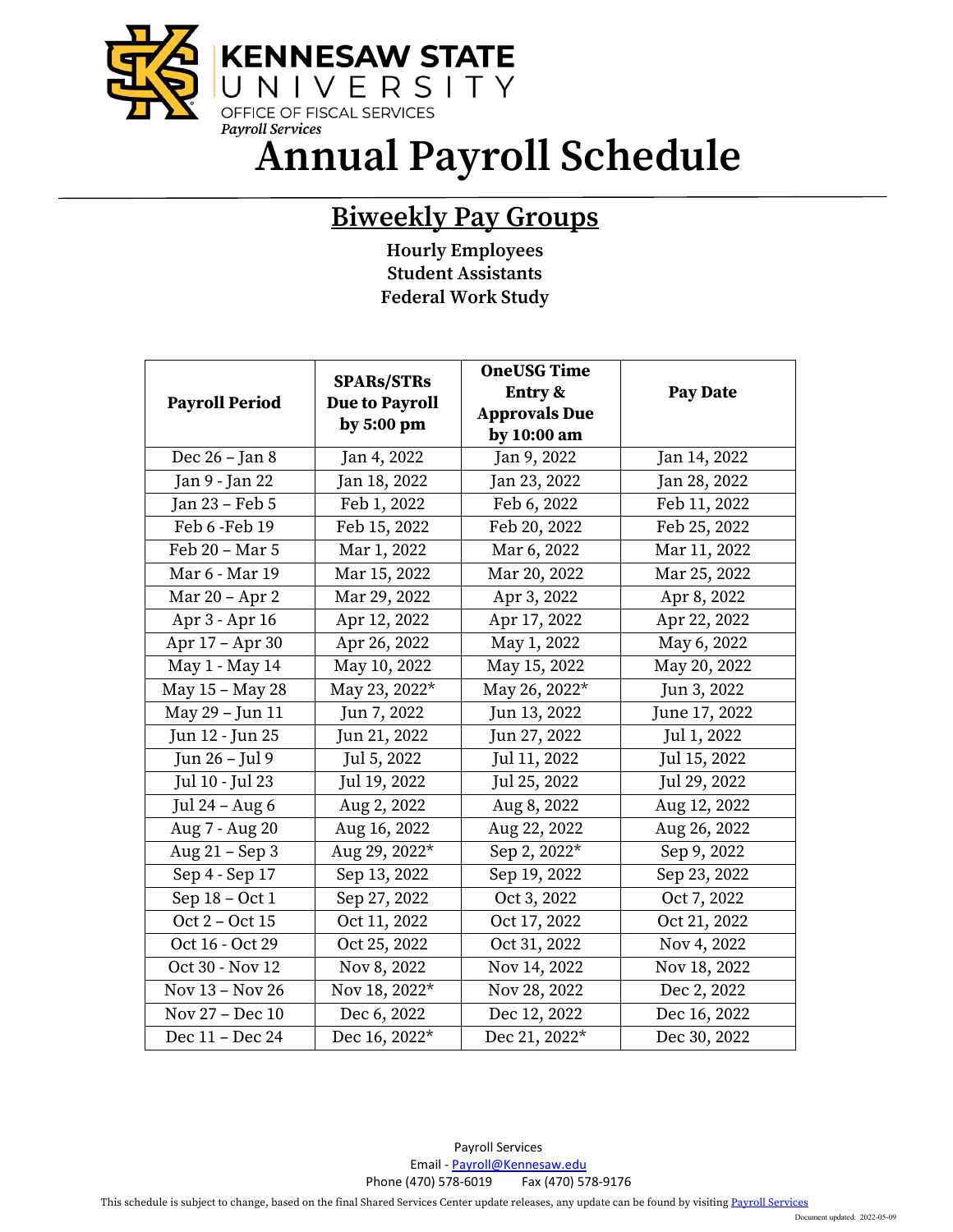

**Annual Payroll Schedule**

## **12 Month Pay Groups**

| <b>Twelve Month Faculty</b>              |  |
|------------------------------------------|--|
| <b>Salaried Administrators and Staff</b> |  |

| <b>Payroll Period</b> | Relocation<br><b>Reimbursements</b><br>Due to Payroll by<br>5:00 pm | <b>SPARs/STRs</b><br>Due to<br>Payroll by<br>5:00 pm | <b>OneUSG Time</b><br>Entry &<br><b>Approvals Due</b><br>by COB | Paycheck<br><b>Issue</b><br>Date |
|-----------------------|---------------------------------------------------------------------|------------------------------------------------------|-----------------------------------------------------------------|----------------------------------|
| <b>Jan 2022</b>       | Jan 10, 2022                                                        | Jan 12, 2022                                         | Jan 14, 2022                                                    | Jan 31, 2022                     |
| Feb 2022              | Feb 8, 2022                                                         | Feb 10, 2022                                         | Feb 14, 2022                                                    | Feb 28, 2022                     |
| Mar 2022              | Mar 16, 2022                                                        | Mar 18, 2022                                         | Mar 22, 2022                                                    | Mar 31, 2022                     |
| Apr 2022              | Apr 14, 2022                                                        | Apr 18, 2022                                         | Apr 20, 2022                                                    | Apr 29, 2022                     |
| May 2022              | May 13, 2022                                                        | May 17, 2022                                         | May 19, 2022                                                    | May 31, 2022                     |
| Jun 2022              | Jun 13, 2022                                                        | Jun 15, 2022                                         | Jun 17, 2022                                                    | Jun 30, 2022                     |
| <b>Jul 2022</b>       | Jul 12, 2022                                                        | Jul 14, 2022                                         | Jul 18, 2022                                                    | Jul 29, 2022                     |
| Aug 2022              | Aug 16, 2022                                                        | Aug 18, 2022                                         | Aug 22, 2022                                                    | Aug 31, 2022                     |
| Sep 2022              | Sep 15, 2022                                                        | Sep 19, 2022                                         | Sep 21, 2022                                                    | Sep 30, 2022                     |
| Oct 2022              | Oct 14, 2022                                                        | Oct 18, 2022                                         | Oct 20, 2022                                                    | Oct 31, 2022                     |
| <b>Nov 2022</b>       | Nov 11, 2022                                                        | Nov 15, 2022                                         | Nov 17, 2022                                                    | Nov 30, 2022                     |
| Dec 2022              | Dec 9, 2022                                                         | Dec 13, 2022                                         | Dec 15, 2022                                                    | Dec 30, 2022                     |

## **10 Month Pay Groups**

**Ten Month Faculty Graduate Assistants Part-time Faculty** 

| <b>Payroll Period</b> | <b>Relocation</b><br><b>Reimbursements</b><br>Due to Payroll by<br>5:00 pm | <b>SPARs/STRs</b><br>Due to<br>Payroll by<br>5:00 pm | <b>OneUSG Time</b><br>Entry &<br><b>Approvals Due</b><br>by COB | Paycheck<br><b>Issue</b><br>Date |
|-----------------------|----------------------------------------------------------------------------|------------------------------------------------------|-----------------------------------------------------------------|----------------------------------|
| <b>Jan 2022</b>       | Jan 10, 2022                                                               | Jan 12, 2022                                         | Jan 14, 2022                                                    | Jan 31, 2022                     |
| Feb 2022              | Feb 8, 2022                                                                | Feb 10, 2022                                         | Feb 14, 2022                                                    | Feb 28, 2022                     |
| Mar 2022              | Mar 16, 2022                                                               | Mar 18, 2022                                         | Mar 22, 2022                                                    | Mar 31, 2022                     |
| Apr 2022              | Apr 14, 2022                                                               | Apr 18, 2022                                         | Apr 20, 2022                                                    | Apr 29, 2022                     |
| May 2022              | May 13, 2022                                                               | May 17, 2022                                         | May 19, 2022                                                    | May 31, 2022                     |
| <b>Jun 2022</b>       | See Summer Faculty Payroll Schedule                                        |                                                      |                                                                 |                                  |
| <b>Jul 2022</b>       |                                                                            |                                                      |                                                                 |                                  |
| Aug 2022              | Aug 16, 2022                                                               | Aug 18, 2022                                         | Aug 22, 2022                                                    | Aug 31, 2022                     |
| Sep 2022              | Sep 15, 2022                                                               | Sep 19, 2022                                         | Sep 21, 2022                                                    | Sep 30, 2022                     |
| Oct 2022              | Oct 14, 2022                                                               | Oct 18, 2022                                         | Oct 20, 2022                                                    | Oct 31, 2022                     |
| Nov 2022              | Nov 11, 2022                                                               | Nov 15, 2022                                         | Nov 17, 2022                                                    | Nov 30, 2022                     |
| Dec 2022              | Dec 9, 2022                                                                | Dec 13, 2022                                         | Dec 15, 2022                                                    | Dec 30, 2022                     |

Payroll Services

Email [- Payroll@Kennesaw.edu](mailto:Payroll@Kennesaw.edu)

Phone (470) 578-6019 Fax (470) 578-9176

This schedule is subject to change, based on the final Shared Services Center update releases, any update can be found by visitin[g Payroll Services](http://payroll.kennesaw.edu/calendars.php)